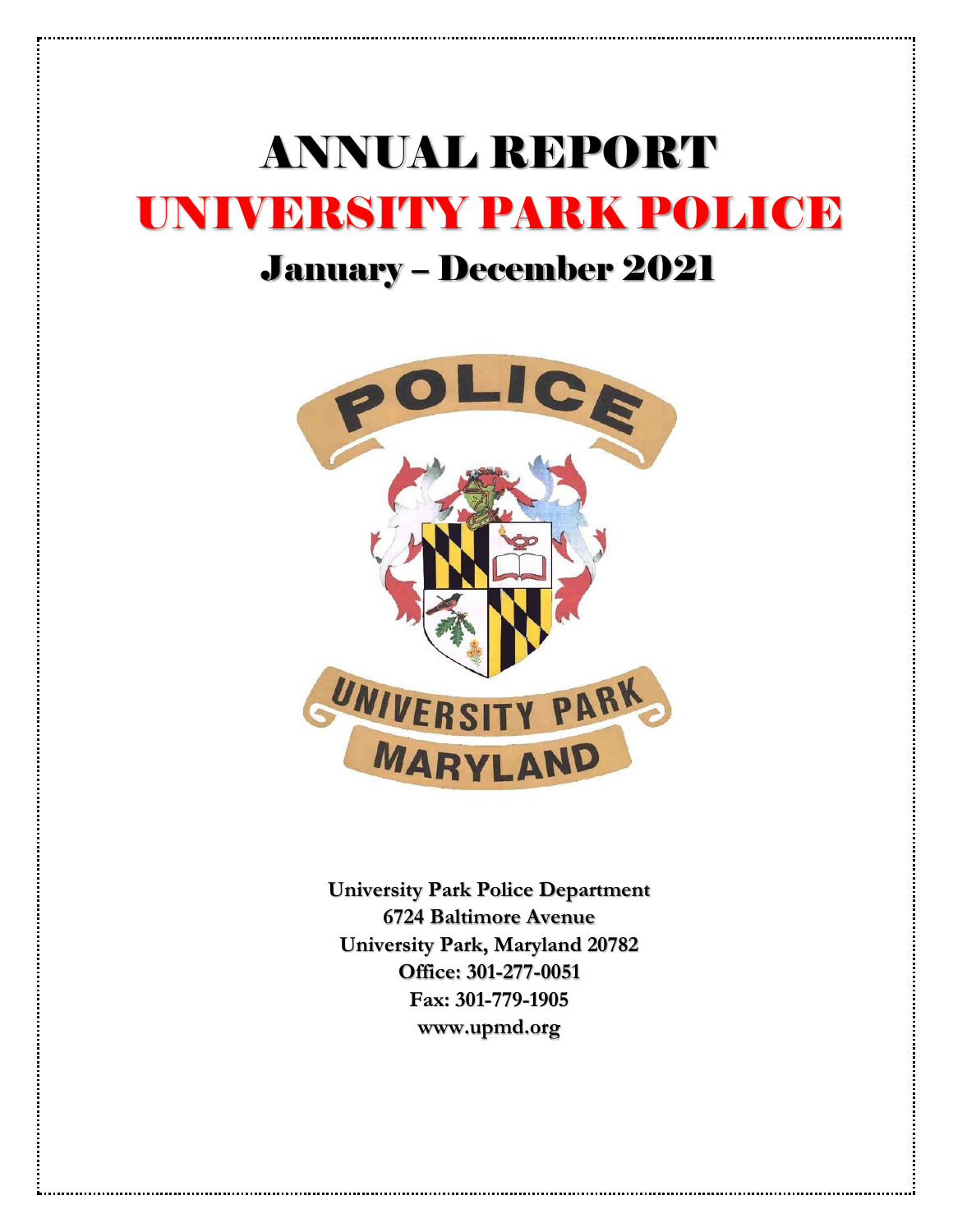# **TABLE OF CONTENTS**

| II. ORGANIZATIONAL STRUCTURE 4 |
|--------------------------------|
|                                |
|                                |
|                                |
|                                |

i.

....i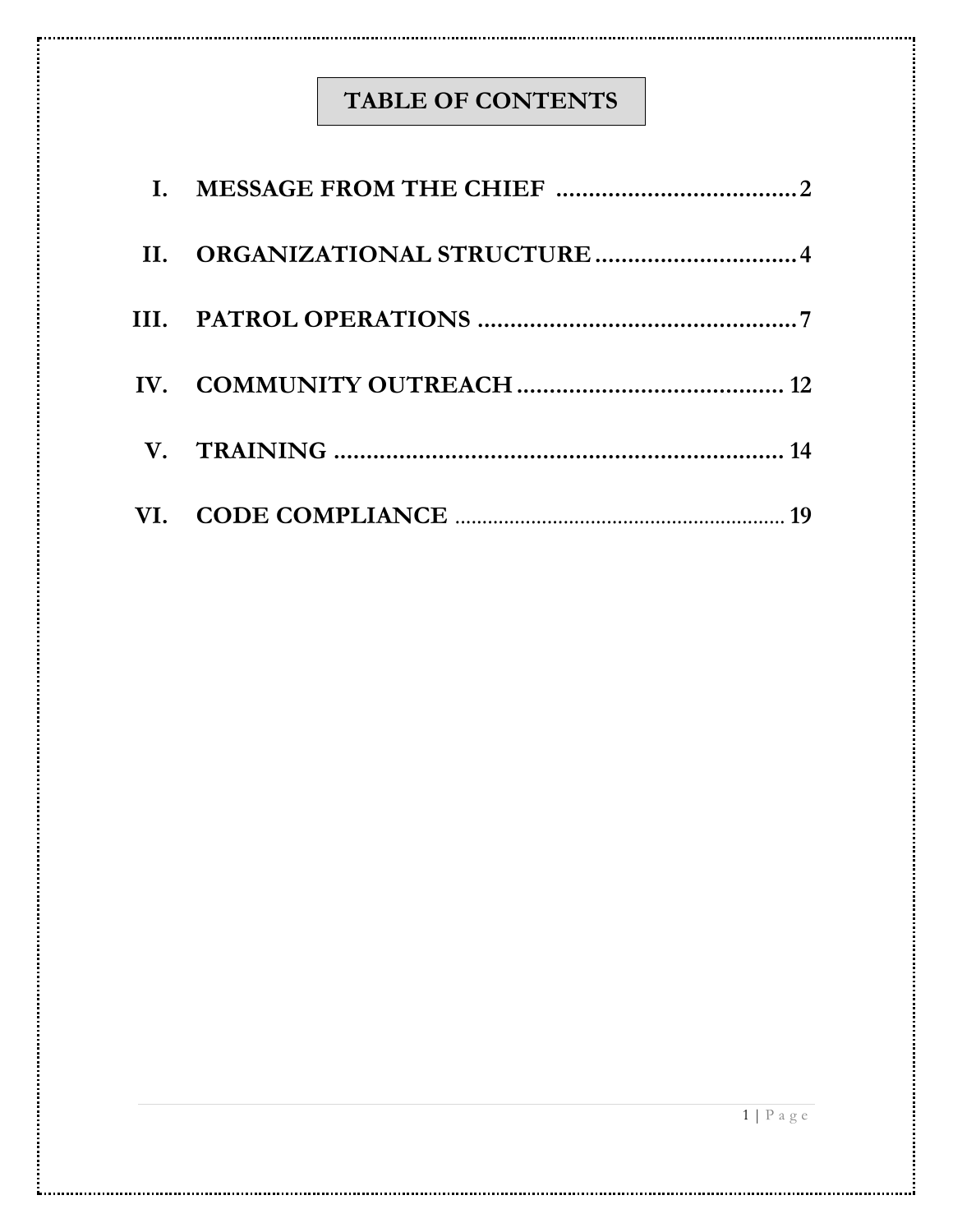#### **MESSAGE FROM THE CHIEF**

The 2021Annual Report is a summary of the commitment and dedication of the men and women of the University Park Police Department. We are comprised of experienced law enforcement professionals who strive to provide proactive, fair, and impartial constitutional police service.

This past year, we did our best to navigate the many challenges caused by COVID-19 and the continued calls for police reform. We were concerned about the well-being of community members, each other, and our families. As result, all personnel received COVID-19 vaccines during the first half of 2021. The University Park Police made a concerted effort to provide visible and responsive police service during the pandemic and accomplished this through proactive patrols, community walks, and holding community engagement events for town residents.

We were able to fill two vacancies during the year, which resulted in an increase of Ward checks and a 10-year low in crime. We continued to look for opportunities to be transparent and build trust within the community. We also demonstrated a focused effort toward improved internal communication and employee engagement by hosting virtual all-staff meetings via Zoom and one-on-one in-person staff meetings.

In response to the nationwide call for police reform, the University Park Police joined 213 police agencies from across the United States to become an ABLE certified agency. ABLE is an acronym for "Active Bystandership for Law Enforcement" and was created by Georgetown Innovative Policing Program and global law firm Sheppard Mullin after years of academic research and on-the-ground experience. ABLE training prepares officers to successfully intervene to prevent harm and to create a law enforcement culture that supports peer intervention. ABLE training is based on these three pillars reduce mistakes, prevent misconduct, and promote health and wellness. To become an affiliated agency, we were required to make a commitment to meet ABLE standards and receive four letters of support from community stakeholders. All police personnel completed the required eight hours of ABLE training. Our goal for the ABLE affiliation and training was truly to become each other's keeper in a positive and transparent way.

In 2021, we also made significant progress in enhancing traffic safety by recommending the approval of an automated speed enforcement program to slow traffic and reduce accidents on roadways that surround the town. Our law enforcement partners continued to work with us to slow traffic speed and reduce loud muffler noise by conducting Multi-Jurisdictional Traffic Details on these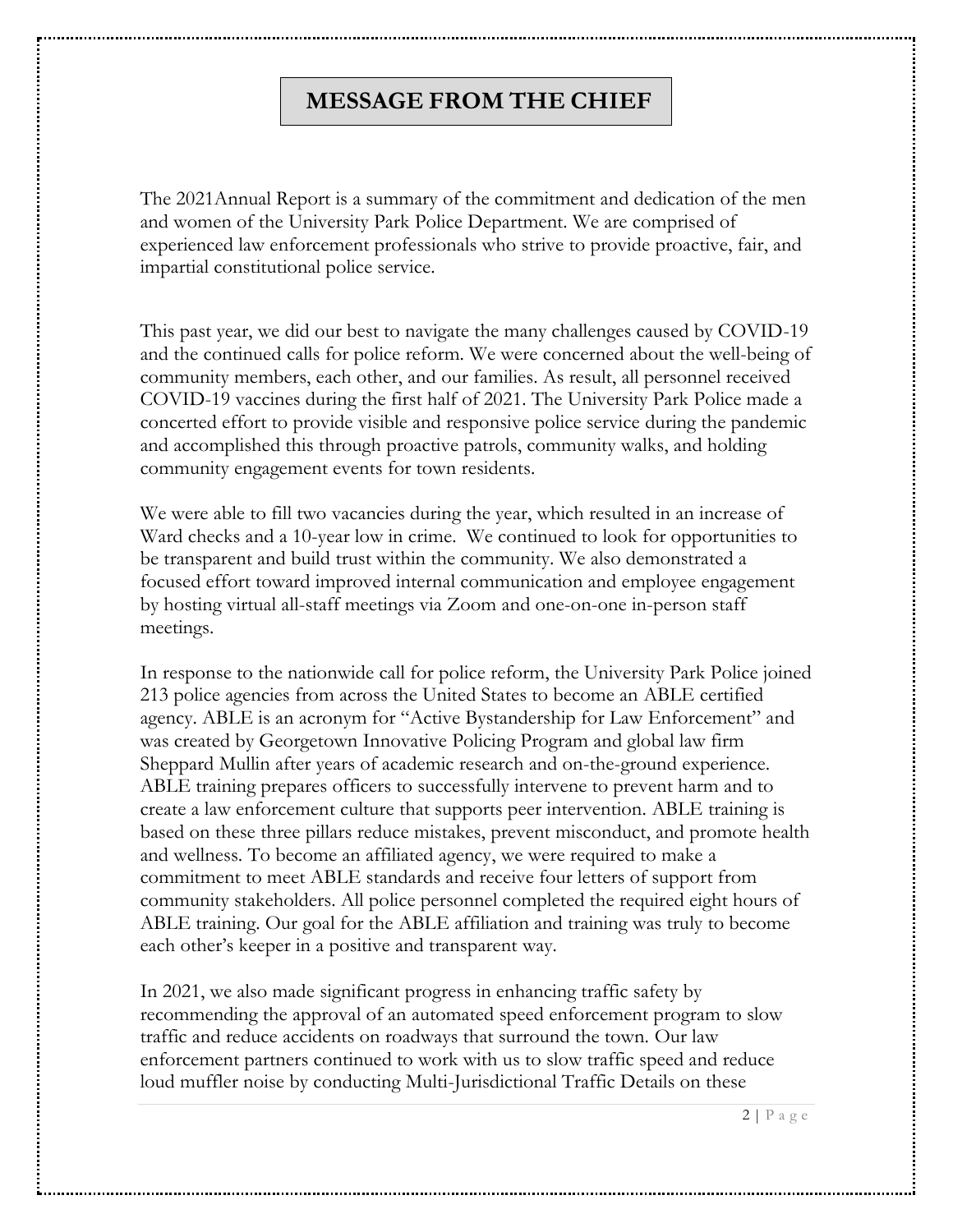roadways during rush hour. The pillars of the Presidential Report on 21st Century Policing continue to serve as the framework and guide for every significant departmental decision. I invite you to review the rest of this report to gain a better understanding of the operations of the University Park Police.

As always, I remain humble to serve.

Harvey Baker Chief of Police

÷.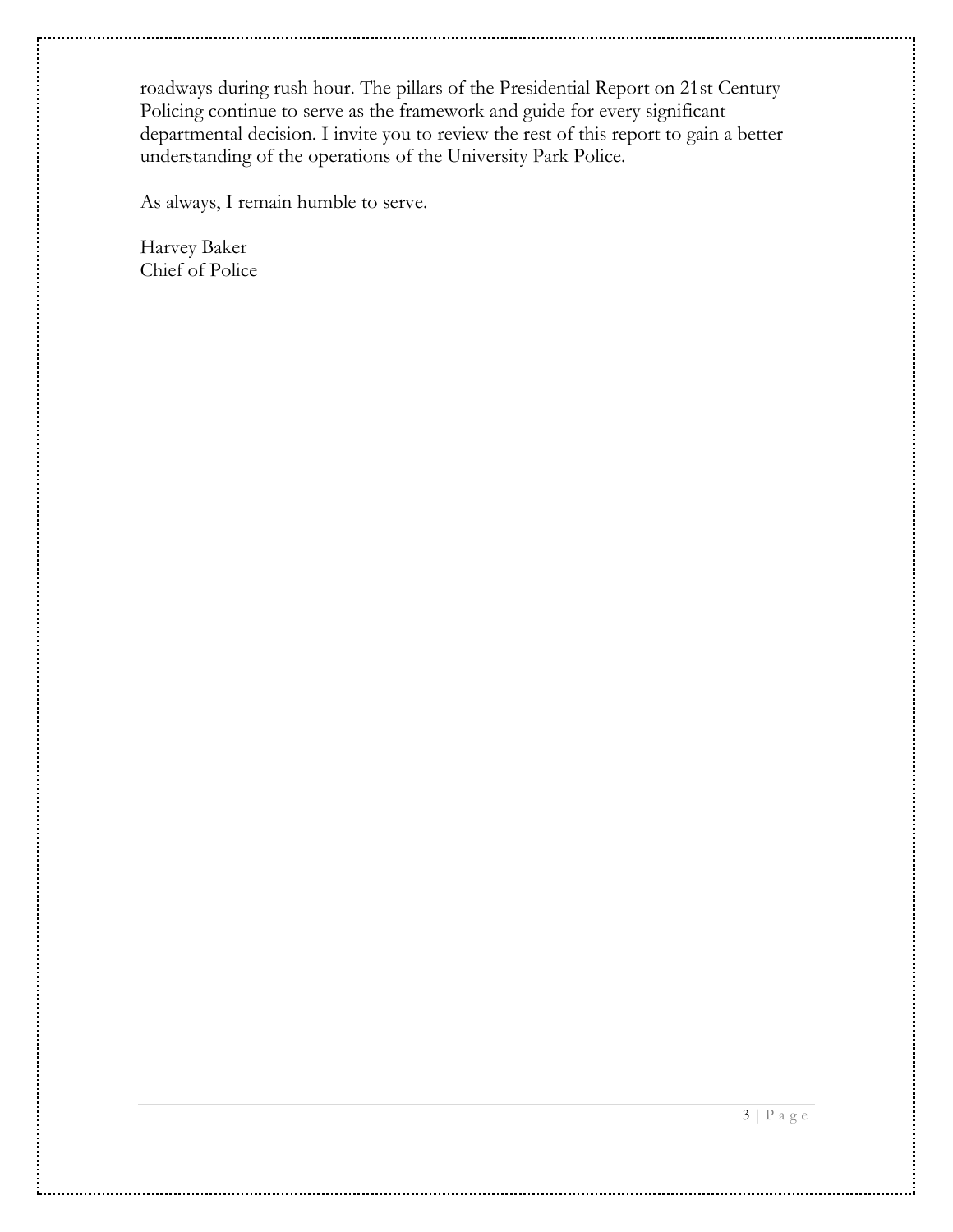# **ORGANIZATIONAL STRUCTURE**

The University Park Police Administration is responsible for establishing the strategic vision of the department. It is staffed by the chief of police, a captain, and an administrative assistant. The remaining sworn personnel are assigned to Patrol Operations. The strategic vision includes recruitment/retention, creating a culture of accountability, community involvement, employee wellness, and administration of the red-light camera and automated speed enforcement programs, assignment of residential house checks, processing of rental applications and licenses, and the release of impounded vehicles.

During 2021, the administration created a culture of accountability by involving others in goal setting and then following up on our commitment to achieve those goals. We disseminated a mid-year report to evaluate our progress in meeting these goals. We continue to ensure all new hires receive base line training that includes duty to intervene, implicit bias, conflict resolution, and mental health first aid for police officers. We made substantial progress on transforming the agency into a learning organization, as well as modernizing departmental practices by adopting new technology, reviewing and updating departmental policies and ensuring employee wellness during the COVID-19 pandemic. This year, we raised the bar by preparing to meet the challenge of the new Police Reform law.

The department also saw several changes regarding personnel.

#### **Table 1. 2021 Personnel Changes**

| Promoted to Sergeant – Shameka Graddy       | 09/11/2021 |
|---------------------------------------------|------------|
| Promoted to Captain – Georgia Miltenberger  | 04/15/2021 |
| Accepted resignation – Pfc. Albert Bell Jr. | 05/20/2021 |
| Hired Lateral Officer - Ronald Govan        | 07/22/2021 |
| Hired Lateral Officer – Albert Bell Jr.     | 01/04/2021 |

We ended 2021 with one remaining vacancy. However, we did not waiver from our commitment to hire officers that had no serious discipline history in their

background and were eligible for rehire from their most recent police employer. The

use of the police oral board made up of sworn officers and community members was very effective. The candidate rating and scoring were reflective of a focused and coordinated effort to hire the best and brightest for the department. On April 15, 2021, Pfc. Georgia Miltenberger was promoted to captain and on September 11, 2021, Cpl. Shameka Graddy was promoted to sergeant. These promotions mark the first time



 $4 | P a g e$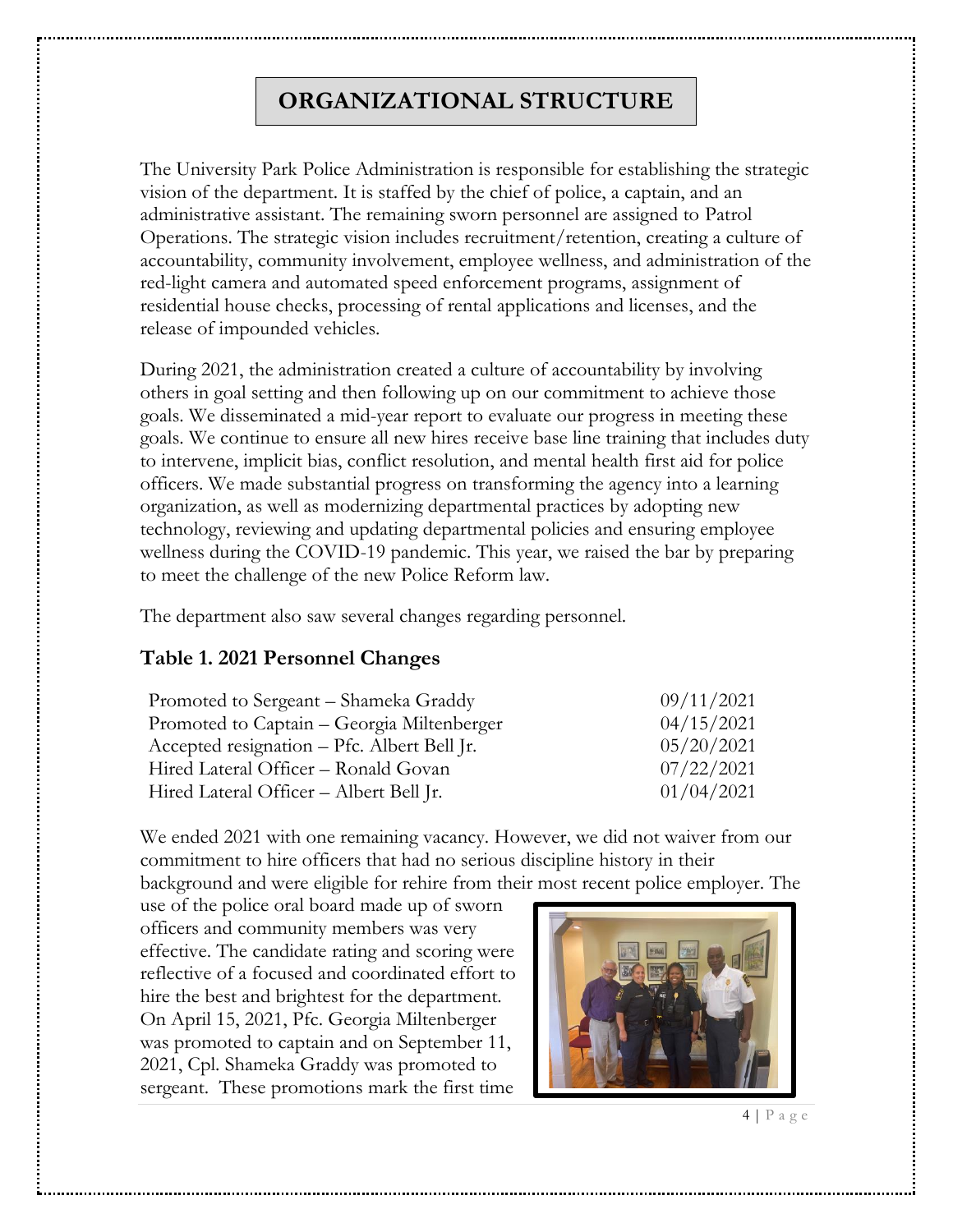two women have been promoted to the supervisory level in the department's 57-year history.

During 2021, the department had 10 administrative cases involving allegations of administrative violations.

| <b>Topic of Investigation</b> | <b>Action Taken</b>            | <b>Investigative Finding</b> |
|-------------------------------|--------------------------------|------------------------------|
|                               |                                | Preventable departmental     |
| Violation of UPPD 406.0       | Formal Counseling              | collision.                   |
|                               |                                | Actions were consistent      |
|                               |                                | with                         |
| Unfounded                     | Exonerated                     | departmental policy          |
|                               |                                | Take Home Vehicle            |
|                               |                                | Privileges                   |
| Violation of UPPD 300.1       | New Direction Counseling       | suspended for 2 weeks        |
| Violation of 702.0            | Deficiency Counseling          | Failure to approve reports   |
|                               |                                | Leaving work early without   |
| Violation of UPPD 300.1       | Deficiency Counseling          | approved leave               |
|                               |                                | Failure to complete a        |
| Violation of UPPD 702.0       | Loss day of pay                | written report               |
|                               |                                | Failure to read and respond  |
| Violation of UPPD 300.1       | Deficiency Counseling          | to emails                    |
|                               |                                | Failure to meet supervisory  |
| Violation UPPD 306.3          | New Direction Counseling       | expectations                 |
|                               |                                | Failure to ensure minimum    |
| Violation of UPPD 306.0       | \$100.00 Fine                  | work staffing levels         |
|                               |                                |                              |
|                               | 2-days loss of pay $& 30$ -day |                              |
|                               | suspension of take-home        | 2 <sup>nd</sup> Preventable  |
| Violation of UPPD 406.0       | driving priv.                  | departmental collision.      |

#### **Table 2. 2021 Administration Investigation**

In addition to those administrative activities, the following actions were taken in support of the department's strategic vision.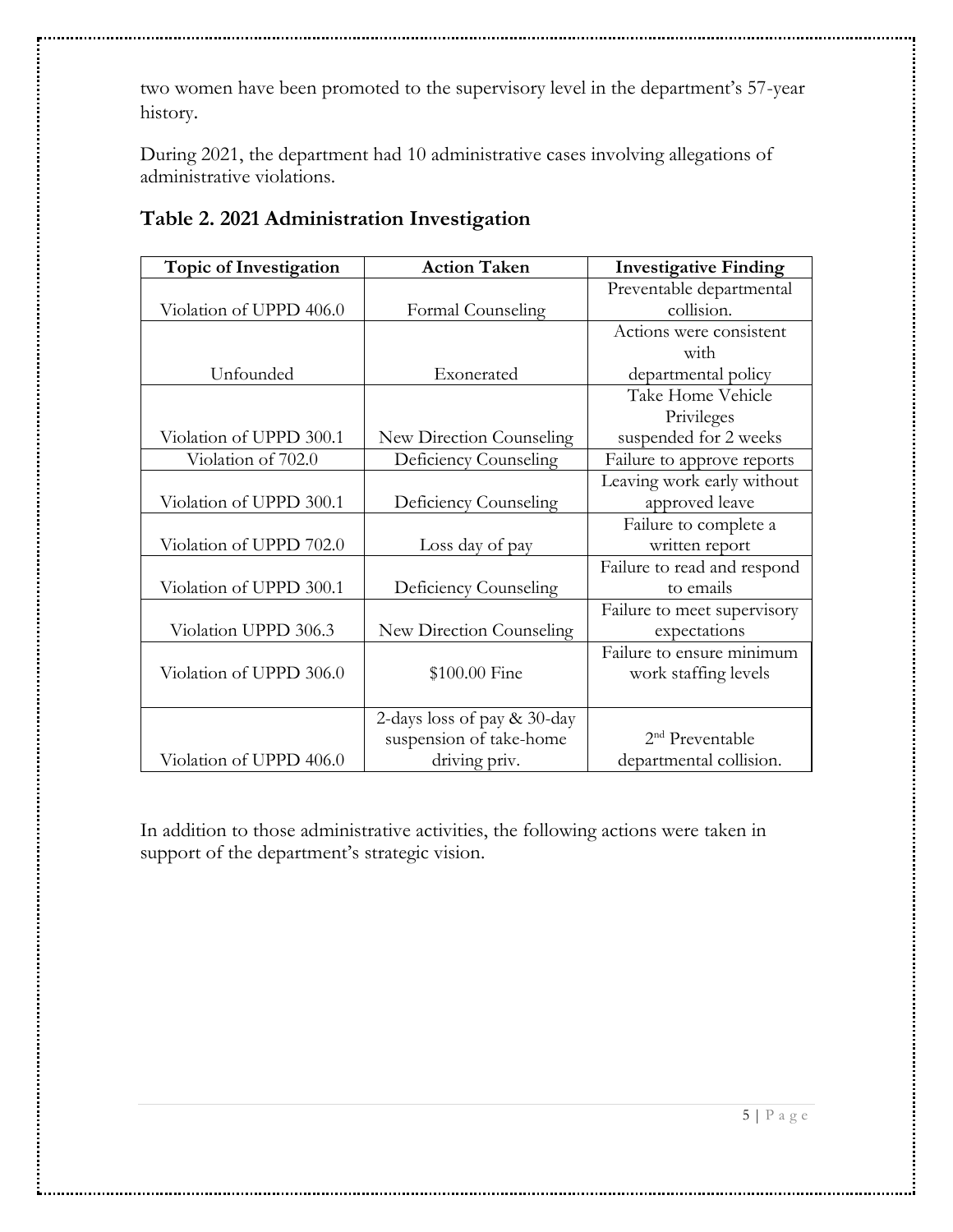# **Table 3. 2021 Department Activities**

÷.

# **Action Number Completed**

| Resident Inquiries                                       | 600      |
|----------------------------------------------------------|----------|
| Approved Red Light Citations                             | 231      |
| Residential House Checks Assigned                        | 42       |
| University Park Parking Citations                        | 17       |
| Parking Violations Warning                               | 19       |
| Traffic Violation Warning (Non-electronic)               | $\Omega$ |
| <b>Towed Vehicle Releases</b>                            | 19       |
| University Park Paid or Court Resolved Parking Citations | 43       |
| VR 119 Flag Releases                                     | 5        |
| Vehicles Scrapped                                        | 4        |
| Red Light Citations Paid                                 | 150      |
| Automated Speed Enforcement Citations Issued             | 9,287    |
| Automated Speed Enforcement Citations Paid               | 4,698    |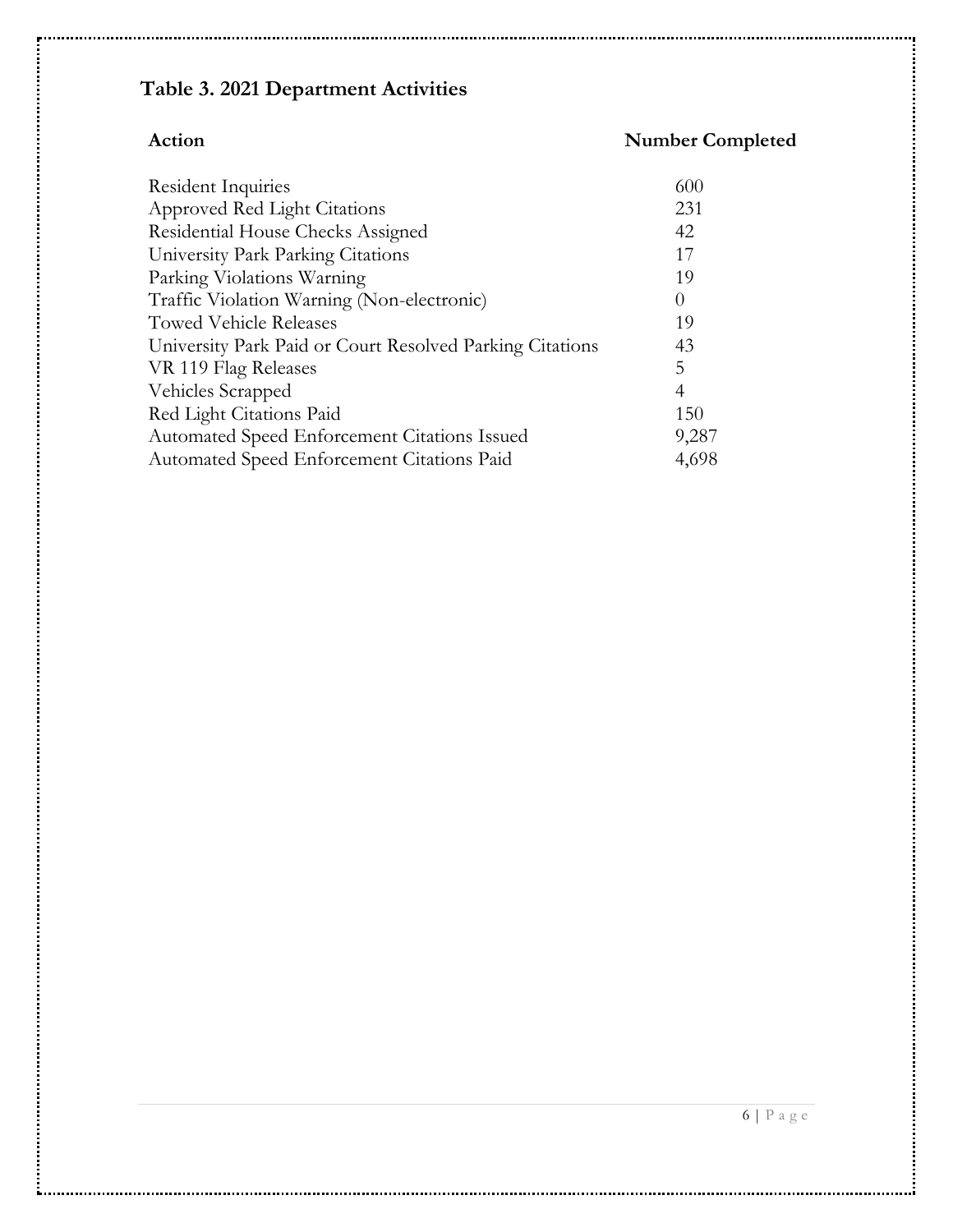### **PATROL OPERATIONS**

Uniformed patrol provides 24-hour-a-day patrols within the corporate limits of University Park to ensure a safe and enjoyable community for all citizens and visitors. During the year, we made a concerted effort to direct our patrol personnel to locations where we have had previous crime issues. This strategy along with walking each ward is working and has reduced crime in the town. Another benefit of this initiative was increased uniform presence in the town overall. From January 1 – December 31, 2021, there were 9,064 proactive patrols of the 7 wards. During the entire year, University Park Police was dispatched to 3,727 calls for service, which resulted in 58 written reports.

There were 18 different categories of dispatched/self-initiated calls for service in 2021.

#### **Table 4. 2021 Most Common Dispatched Calls for Service**

#### **Purpose for Call Number Completed** Premise Check 2992 911 Hang-Up/Disconnect 52 Traffic Complaints 60 Accidents (All Categories) 82 Residential Alarm 28 Miscellaneous Calls for Service 43 Disorderly 26 Suspicious and Unoccupied 13 Suspicious and occupied 15 Hit and Run 14 Fraud 8 Animal Complaints 8 Domestic/Family Disputes 6 Vandalism 9 Property Damage 7 Noise Complaints/Loud Music 2 School Alarm 4 Other Alarms 1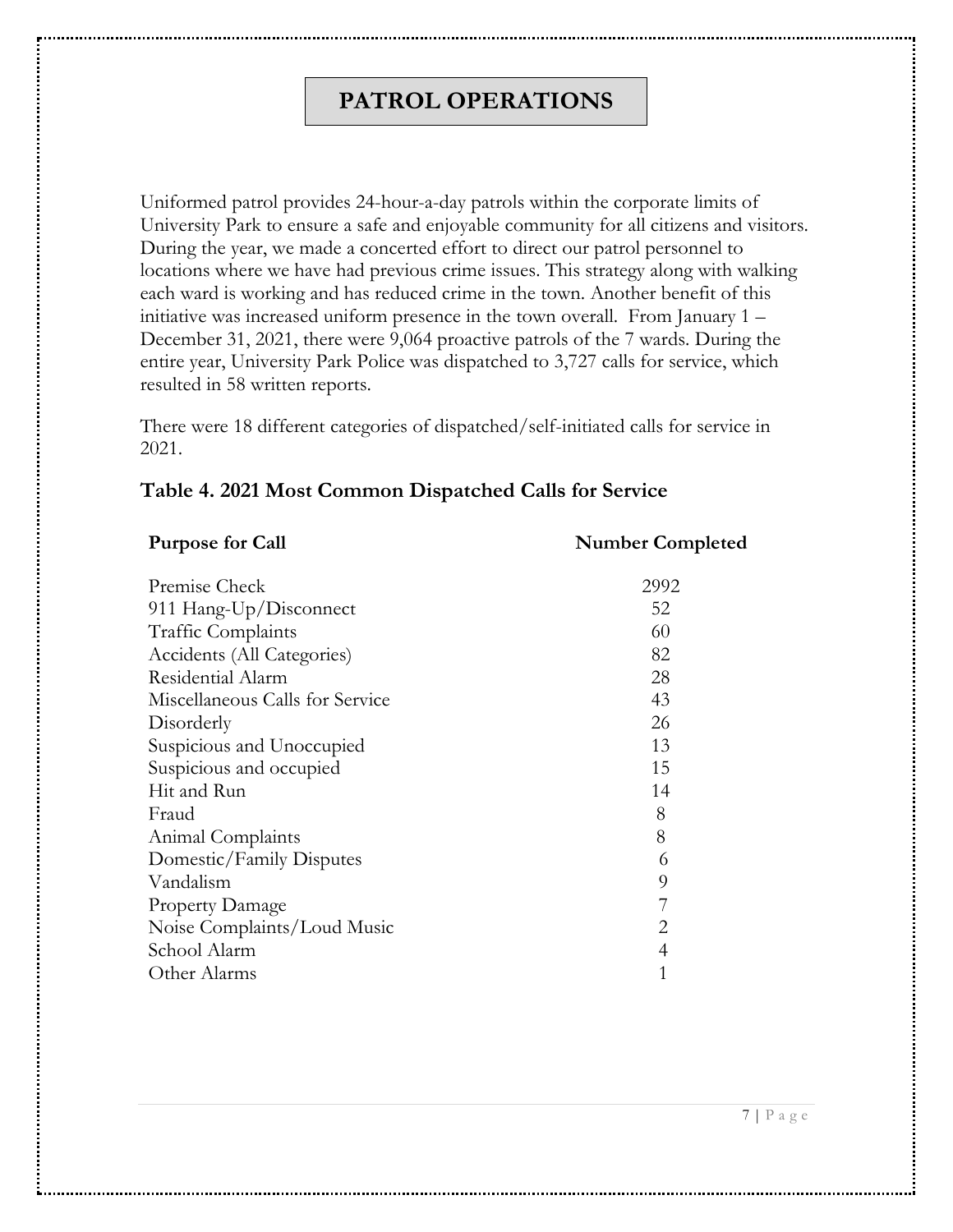



The 2021 Uniform Crime Report (UCR) provides tracking and analysis for certain categories of crimes within the department's jurisdiction.

#### **Table 5. 2021 UCR Statistics**

÷.

| Crime                  | Number           |
|------------------------|------------------|
| Larceny/Theft          | 12               |
| Motor Vehicle Theft    | $\overline{2}$   |
| Breaking & Entering    | 0                |
| Homicide               | 1                |
| Rape                   | $\left( \right)$ |
| Robbery                | $\left( \right)$ |
| Assault                | 0                |
| <b>Total Incidents</b> | 15               |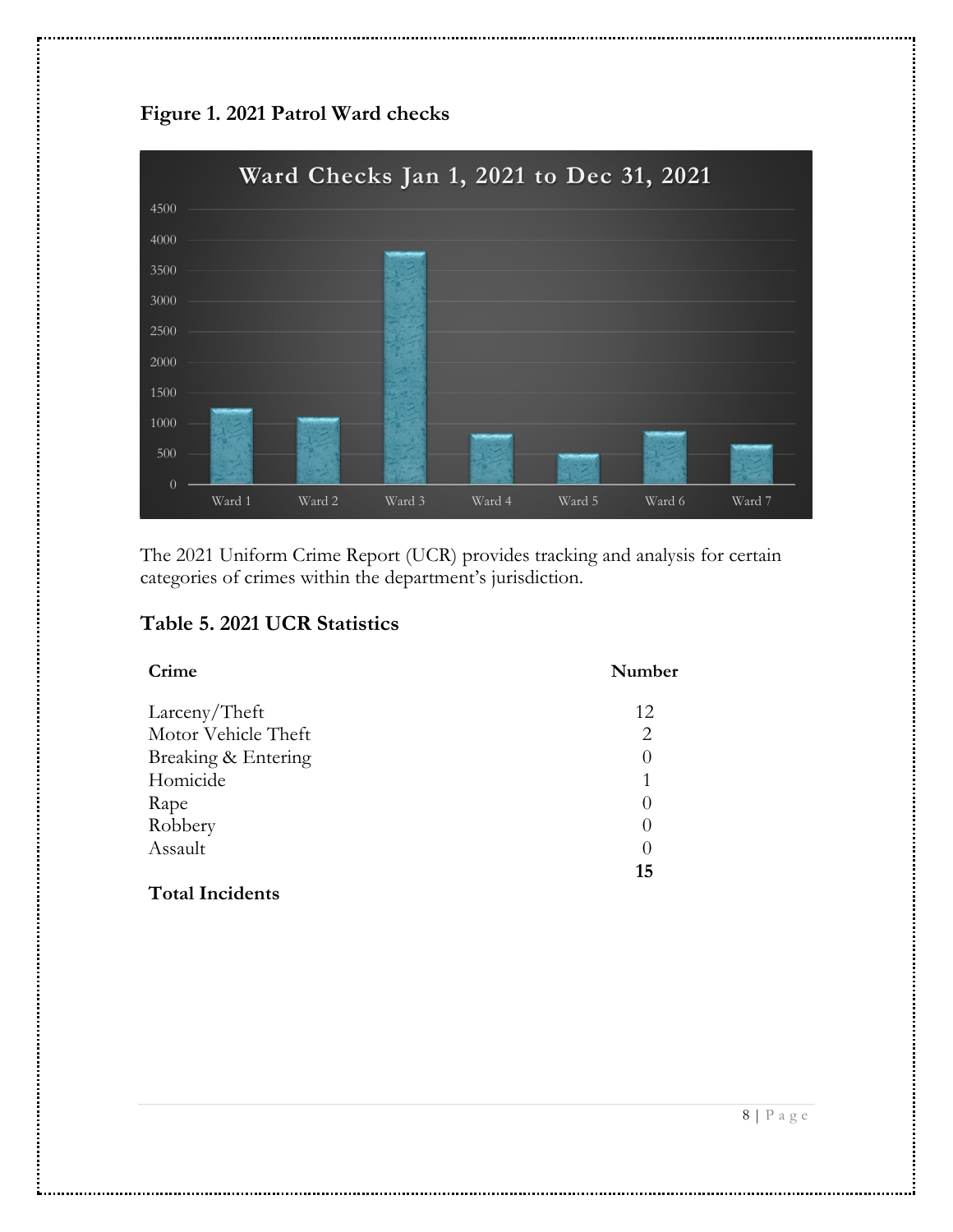In comparison to the previous Uniform Crime Reports for the town, in 2021, we had a 10-year low in crime with a total of 15 crime incidents. Sadly, we had our first homicide in more than 20 years. However, we have not had a rape, assault, robbery, or breaking and entering in the past three years. Crime continues to increase nationally and regionally, while in University Park it has decreased.

|               | 2013 | 2014     | 2015 | 2016 | $\mid$ 2017 $\mid$ | 2018 | 2019 | 2020             | 2021                        |
|---------------|------|----------|------|------|--------------------|------|------|------------------|-----------------------------|
| Homicide      | O    |          |      |      |                    |      |      |                  |                             |
| Rape          | O    |          |      |      |                    |      |      | 0                |                             |
| Robbery       | 0    |          |      |      | ⌒                  |      |      |                  |                             |
| Assault       |      |          |      | 3    |                    |      |      | $\left( \right)$ |                             |
| <b>B</b> & E  | 11   | 11       | 5    | 10   |                    | 5    | ⌒    |                  |                             |
| Larceny/Theft | 21   | 40       | 14   | 30   | 16                 | 12.  | 19   | 18               | 12                          |
| $M/V$ Theft   | 3    | $^{(1)}$ | ⌒    | ⌒    |                    | ⌒    |      | ⌒                | $\mathcal{D}_{\mathcal{L}}$ |

#### **Figure 2. 2013-2021 UCR Comparison**

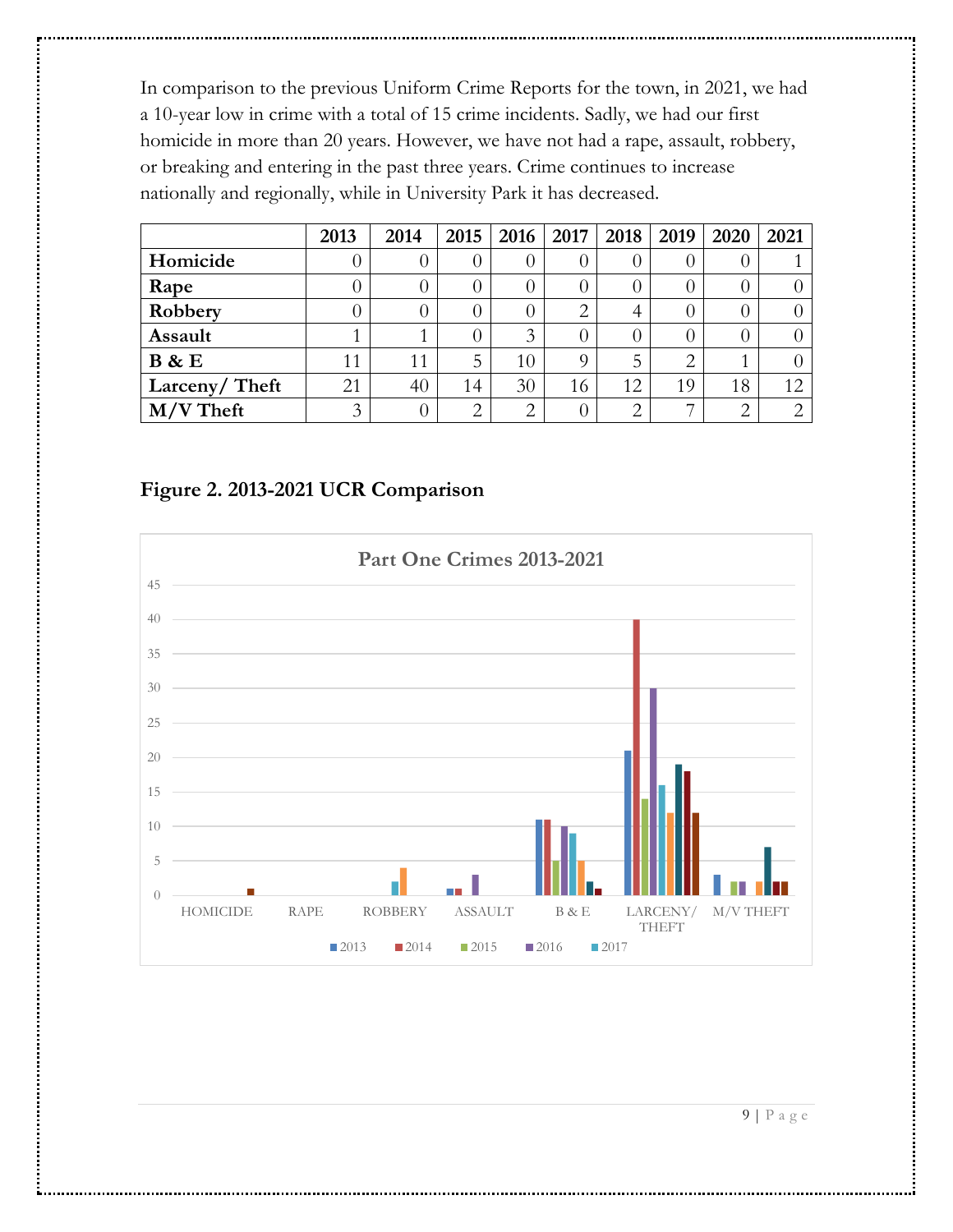Enhancing traffic safety is a significant part of the department's overall mission. We continue to partner with other law enforcement agencies to conduct traffic enforcement initiatives to slow traffic and reduce loud muffler noise on shared roadways. On September 15<sup>th</sup>, we added an Automated Speed Enforcement Program into our traffic safety initiatives. As a result, in 2021, there were 9,287 automated speed enforcement citations issued on East West Hwy and Adelphi Road. Since the beginning of the automated speed enforcement program on September 12, 2021, through February 4, 2022, 4300 Blk East West Hwy had 3,864,432 vehicle passes and NB 7000 Blk Adelphi Road had 2,276,226 vehicle passes. We will continue to assess the data to determine the overall impact the cameras will have on excessive speed in and around the town. The data will also be utilized to deploy our personnel to conduct traffic enforcement during the times of greatest need. Officers continue to have day-to-day traffic responsibilities within the University Park community and have been assigned to conduct one hour of traffic enforcement per shift.

#### **Table 6. 2021 Traffic Report**

| <b>Total Violations</b>               | 360 |
|---------------------------------------|-----|
| Driving Under the Influence           |     |
| Safety Equipment Repair Orders Issued | 40  |
| <b>State Warnings Issued</b>          | 135 |
| <b>State Citations Issued</b>         | 121 |
| <b>Traffic Stops</b>                  |     |

There was a total of 82 traffic accidents in 2021.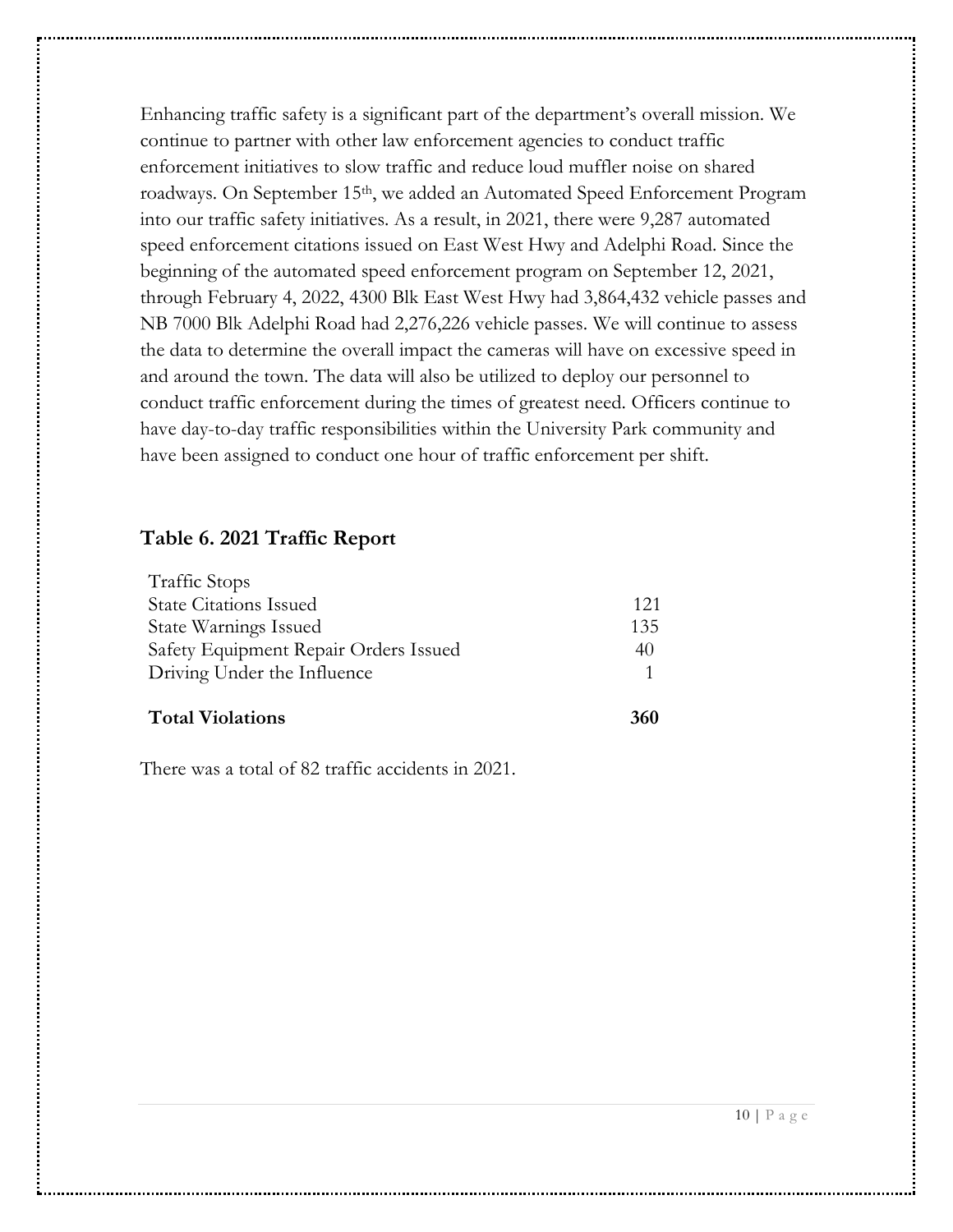# **Figure 3. Traffic Accident 2018-2021**

|            | 2018           | 2019             | 2020           | 2021           |
|------------|----------------|------------------|----------------|----------------|
| Ward 1     | 35             | 13               | 45             | 46             |
| Ward 2     | 1              | $\left( \right)$ | 5              | $\mathbf{2}$   |
| Ward 3     | 3              | 3                | $\overline{4}$ | 5              |
| Ward 4     | $\mathbf{1}$   | $\theta$         | $\theta$       | $\theta$       |
| Ward 5     | $\overline{0}$ | $\overline{2}$   | $\mathbf{1}$   | 6              |
| Ward 6     | $\overline{2}$ | 3                | 6              | 9              |
| Ward 7     | $\overline{4}$ | $\theta$         | $\theta$       | 3              |
| Ward $1/2$ | $\overline{0}$ | $\theta$         | 7              | 12             |
| Ward $3/5$ | $\overline{0}$ | $\theta$         | 0              | $\overline{2}$ |
| Ward $6/7$ | $\overline{0}$ | $\theta$         | $\mathbf{1}$   | 0              |
| N/A        | 0              |                  | 2              |                |

**Figure 4. Traffic Accidents by Ward 2018-2021**

÷.

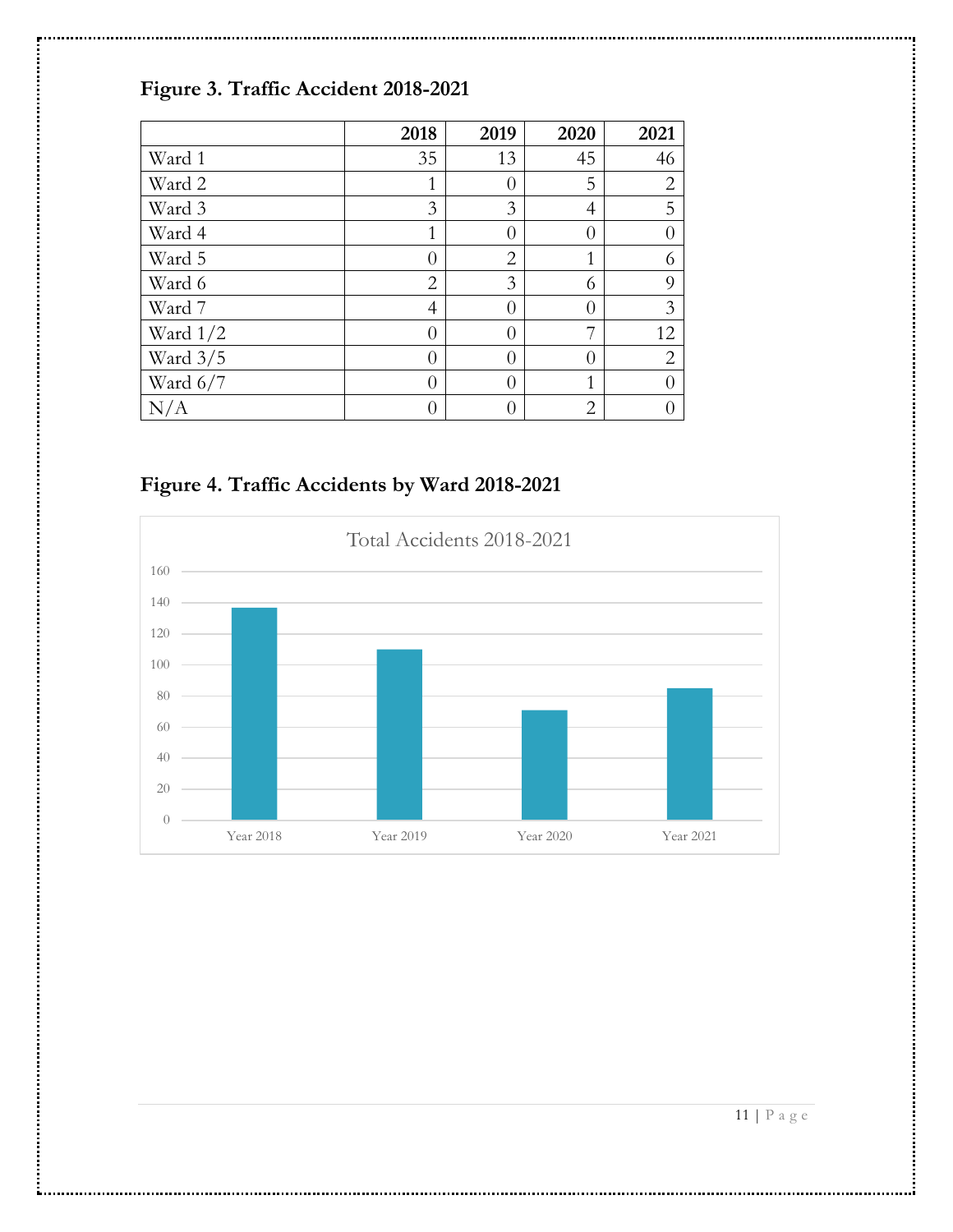## **COMMUNITY OUTREACH**

Community policing includes building relationships with community stakeholders through ongoing communication and interaction during non-traditional police and resident engagement. A key component of that engagement is being available, active listening, and timely and proactive follow-ups to address community concerns.

In 2021, the Maryland State Legislature passed a comprehensive police reform legislation which addressed many concerns of the public. The University Park Police embraced the new legislation and looked at it as an opportunity to grow and learn. The new law also provided another avenue to engage the community.

During the past year, we took the lead by organizing and staffing nearly every town community activity; this included the annual 4th of July Celebration, town-wide Halloween Celebration, and Christmas Tree Lighting. We also hosted "Movie in the Park" night for residents which included a family movie and lots of tasty food. National Night Out was well-attended with fun-filled activities for the young and young at heart. We provided additional community service programs for stakeholders. This was the first year we handed out "Dignity Bags" for individuals experiencing homelessness. Sgt. Graddy and Ms. Gilead became notaries and provided this critical service to Town residents. They also became certified Child Car Seat inspectors and provided this service to families with children.

We also continued to utilize different communication mediums to ensure we maintained ongoing communication with the community. The Chief's Blog and town's website were used extensively to communicate the latest police department news and activities. In 2021, we created a University Park Police Facebook page which provides up-to-date information on our various community policing activities.

The University Park Police Department is committed to being a part of the fabric of the community. We understand the importance of being an active community stakeholder and seek out opportunities to engage the community. Even with precautions taken because of COVID-19, we actively engaged residents in a safe manner through Community Walks and Walking Wednesdays.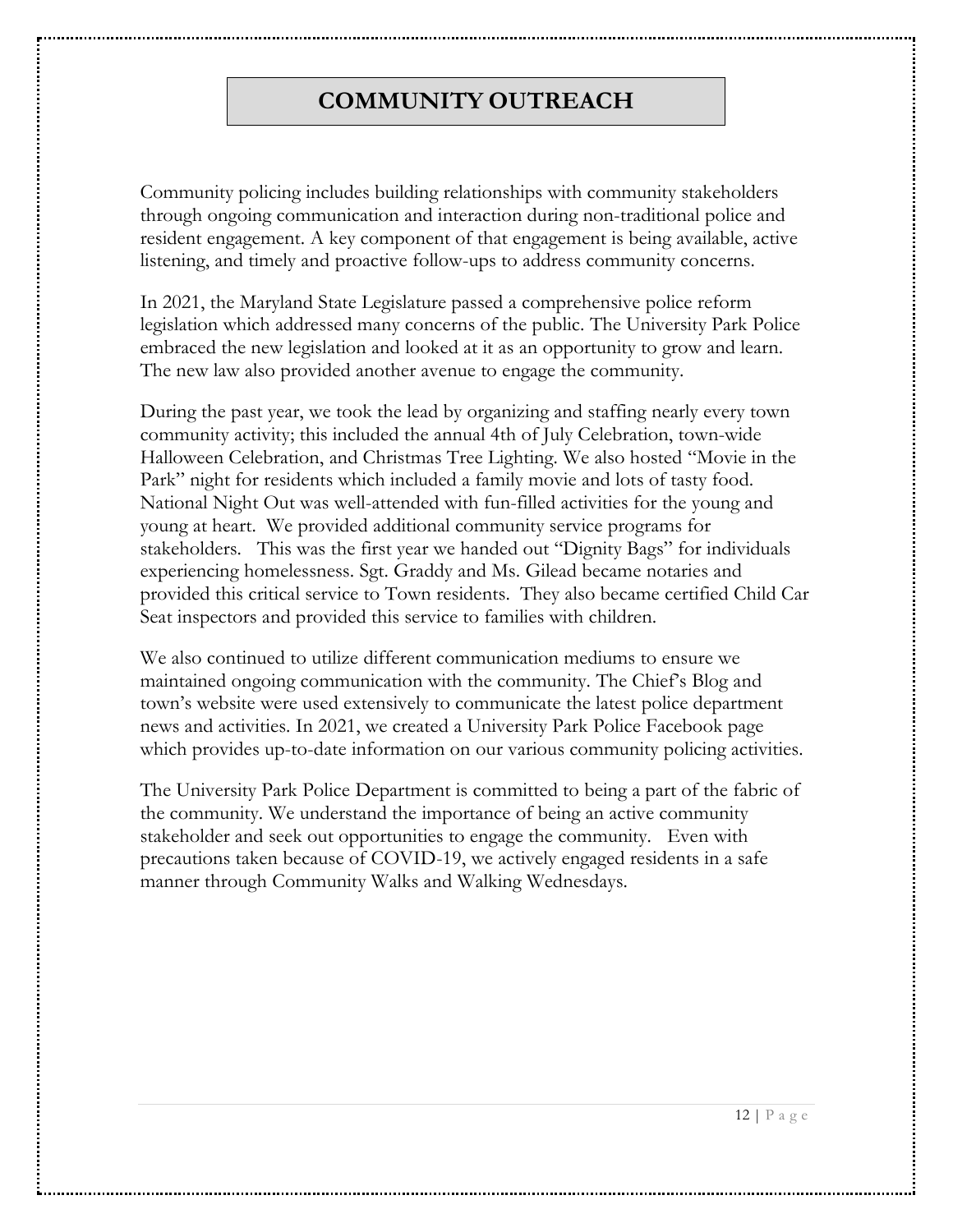# **Table 8. Community Building Activities in 2021**

ъ.,

| Ward assignment<br>for each officer                       | Chief's $Blog - 5$ entries<br>per month                                                     | Distributed Dignity Bags to<br>people in need                                           |
|-----------------------------------------------------------|---------------------------------------------------------------------------------------------|-----------------------------------------------------------------------------------------|
| Walking                                                   | Movie Night in the Park                                                                     | Participation in local/regional<br>law enforcement stakeholder                          |
| Wednesdays                                                | Community Walks                                                                             | associations                                                                            |
| Clothing and food<br>distribution to<br><b>UPES</b> needy | UPES 6th Grade<br>Promotional Parade<br>Shop-with-a-Cop                                     | Town-wide Halloween<br>Celebration                                                      |
| families                                                  |                                                                                             | Town wide Holiday Tree<br>Lighting                                                      |
| DEA Prescription<br>Drug Take Back                        | Held community police<br>forum via Zoom.<br>Coffee with the Chief<br>Conducted door-to-door | Interviewed by a candidate for<br>the State Department's<br><b>Executive Leadership</b> |
| Interviewed by<br>University of                           | community assurance<br>canvas                                                               | Program<br>4 <sup>th</sup> of July Parade Celebration                                   |
| Maryland Journalist<br>student                            | Meadow Day                                                                                  | Participated in session on<br>Culture and Effective                                     |
| Our Street, Our<br>Future Community<br>Event, Prince      | Domestic Violence<br>Awareness - Purple Light<br>Assembly                                   | Policing, Center for Applied<br><b>Conflict Resolution</b>                              |
| George's County<br>Executive                              | Mount Rainer Day                                                                            | Veterans Day Observance                                                                 |
|                                                           |                                                                                             | 9/11 Observance                                                                         |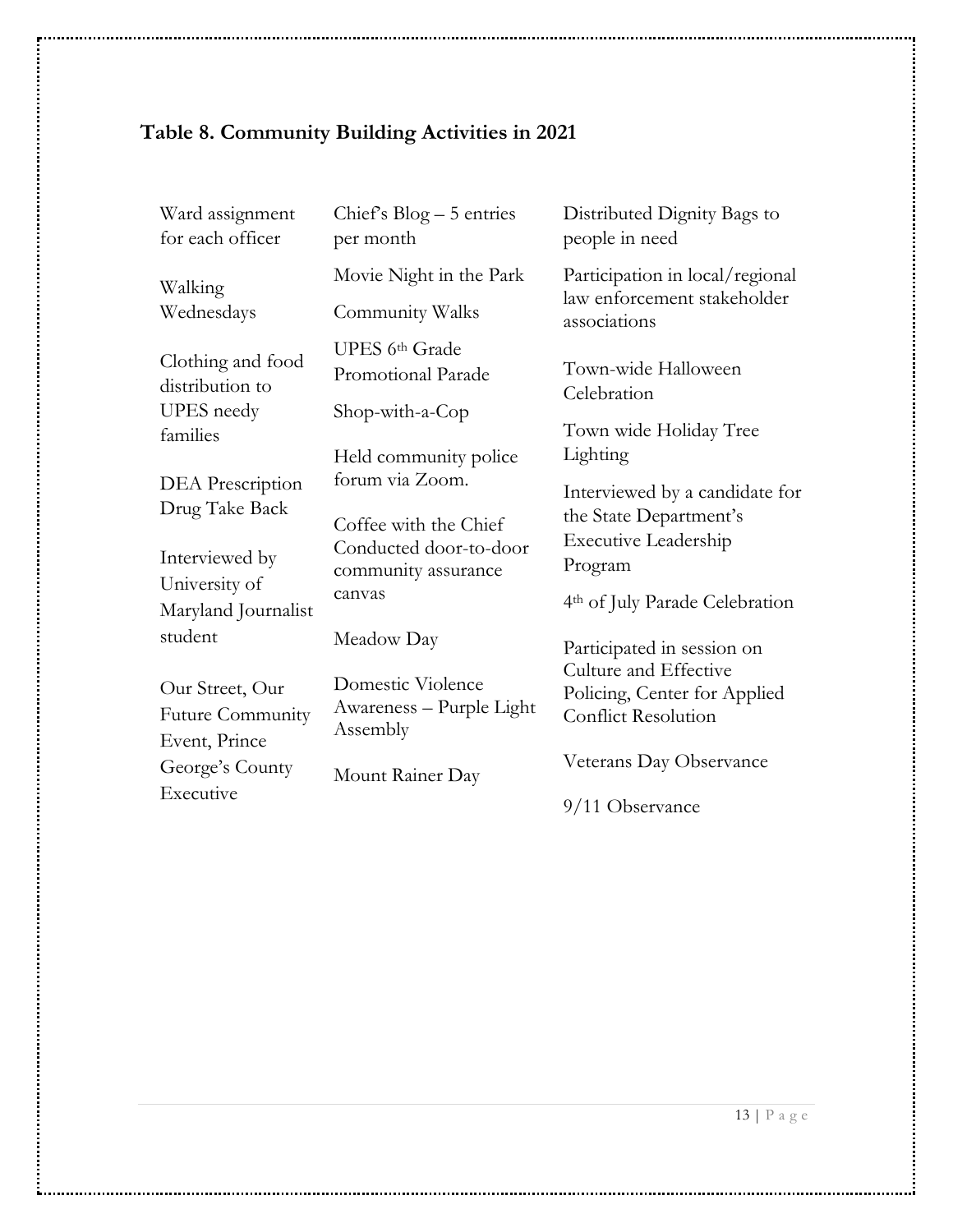#### **Table 8. Community Building Activities in 2021**





**A**. . . .











14 | P a g e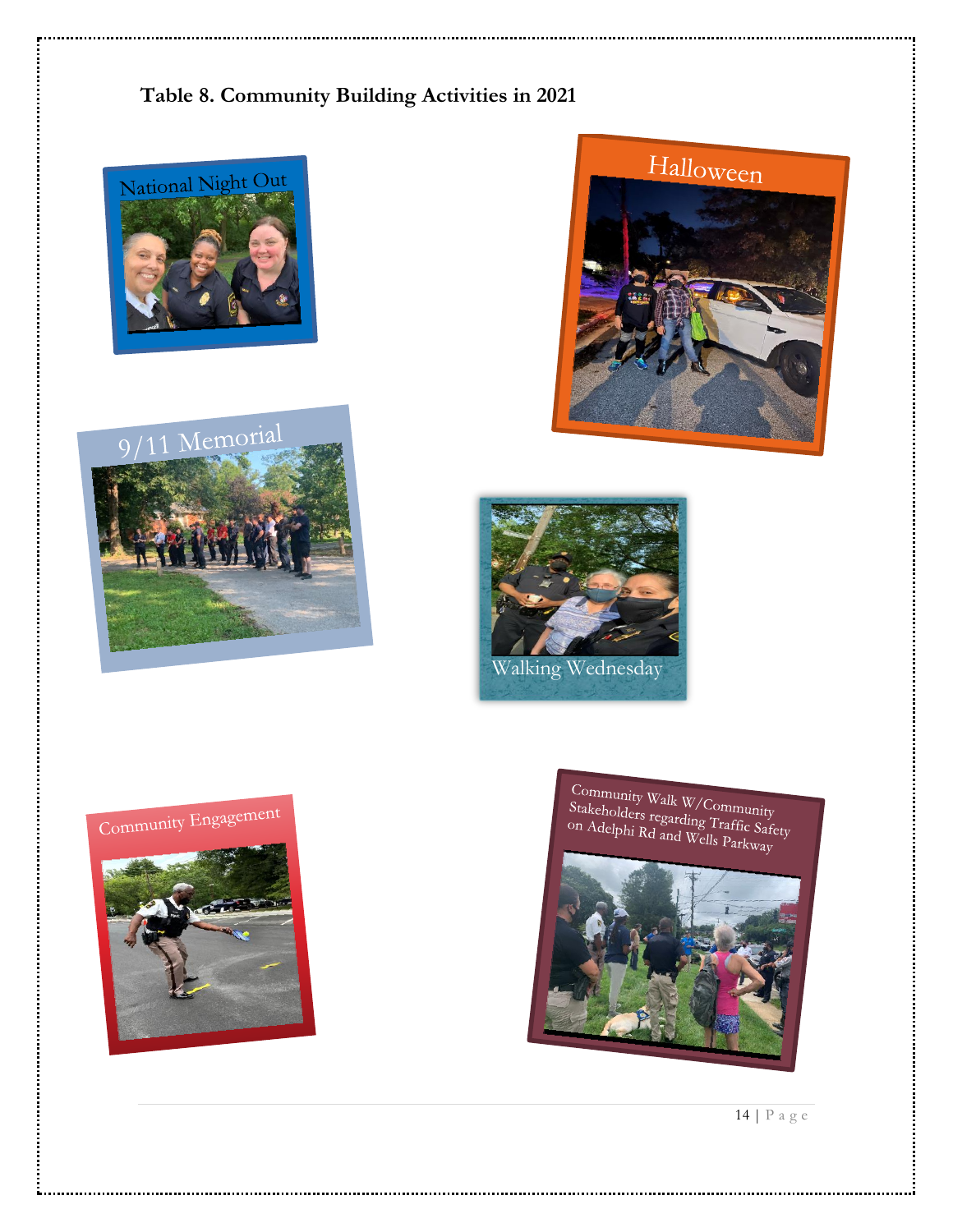#### **TRAINING**

In 2021, we continued to change our training philosophy to develop new skill sets for professional policing, working together and being responsive to residents' concerns. We completed both in-person and virtual training courses. We also continued to seek out and complete classes that would prepare us for emergency and nonemergency situations that we might encounter while patrolling the town. We were able to maintain an above-average level of training for an agency of our size. In furtherance of our goal to learn and grow, the department continued its affiliation with Police1 Academy, an online learning portal offering many training courses approved for in-service credit with Maryland Police Training Commission. All fulltime employees are required to complete two Police1 classes per month.

Our efforts to recruit and hire officers who embrace principles of community policing, constitutional fairness, and justice for all was successful. We hired three new employees during the year. These employees were all eligible for rehire with their most recent law enforcement employer and did very well during their oral board presentation. Within their first six months on the job, they completed several training courses to help them transition into the department. Two of the new employees are still employed with the department and one resigned for higher pay with a larger department.

During 2021, all sworn police personnel completed mandatory Maryland Police and Corrections Training Commission (MPCTC) in-service training (24 hours for each officer) in March, October, and November. Topics included Use of Force/De-Escalation, Health and Wellness, CPR, Tactical Decision Making, Legislative Updates, and Law Enforcement Suicide, and General Legal Updates.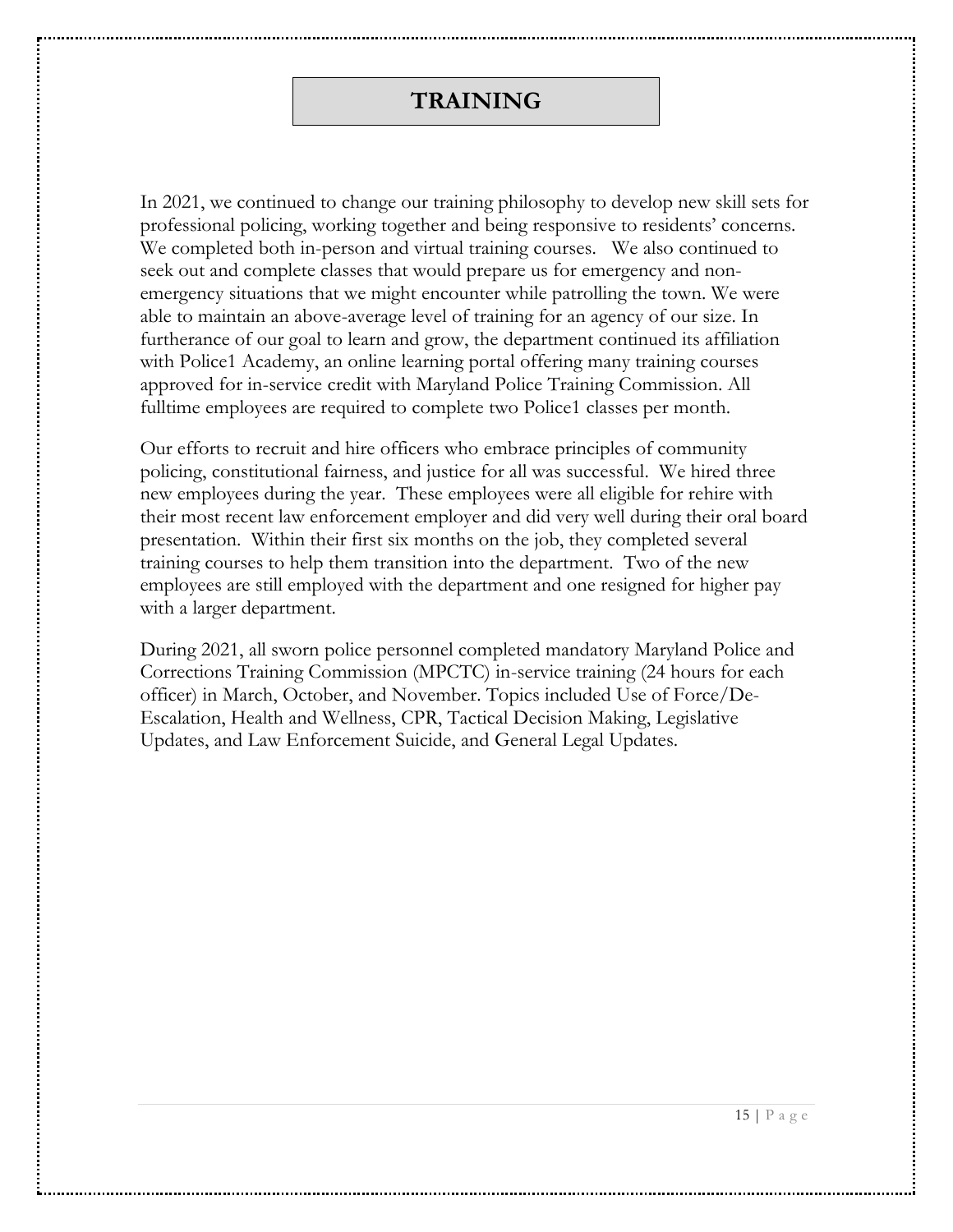Personnel attended 121 training classes, along with in-service and firearms training, and completed 835 hours of training.

| Table 9. Professional Development/Continuing Education                              |                |  |  |
|-------------------------------------------------------------------------------------|----------------|--|--|
| <b>Training Courses</b>                                                             | Hours          |  |  |
| 911 Call of El Paso Police Patrolman Angel Barcena Answering A Domestic Disturbance | 1              |  |  |
| A Crisis of Leadership                                                              | 1              |  |  |
| A Different Look at Weapon Disarming                                                | 1              |  |  |
| A Formidable Foe for Law Enforcement                                                | $\mathbf{1}$   |  |  |
| Absorbents and Spills                                                               | $\overline{2}$ |  |  |
| <b>Accident Reconstruction</b>                                                      | 1              |  |  |
| Accurate Search Warrant Affidavits                                                  | $\mathbf{1}$   |  |  |
| Active Shooter 1                                                                    | $\overline{c}$ |  |  |
| Active Shooter 2                                                                    | $\mathbf{1}$   |  |  |
| Active Shooter Preparation and Response for Schools                                 | 2              |  |  |
| Active Shooter Response                                                             | $\mathbf{1}$   |  |  |
| Active Shooter Update                                                               | 1              |  |  |
| Active Shooter: Phases and Prevention                                               | $\overline{c}$ |  |  |
| Active Shooter: Recognition and Basic Response                                      | $\overline{c}$ |  |  |
| Addressing Homeless Populations Preview                                             | $\mathbf{1}$   |  |  |
| Admin Training: Creating an Assignment                                              | $\mathbf{1}$   |  |  |
| <b>Advanced Defensive Driving Techniques</b>                                        | $\overline{c}$ |  |  |
| Advanced Techniques: Same Side Grab Weapon Retention                                | 1              |  |  |
| Advanced Techniques: Single Hand Draw from the Waistband                            | $\mathbf{1}$   |  |  |
| Always Carry Off Duty                                                               | $\mathbf{1}$   |  |  |
| Ambush Awareness and Preparation                                                    | 1              |  |  |
| Ammunition Inspection                                                               | 1              |  |  |
| An Alternative Way to Defend Yourself Against Edged Weapons                         | $\mathbf{1}$   |  |  |
| An Effective Counter Ambush Program                                                 | 1              |  |  |
| Anti-Bias Training for Law Enforcement (1 hour)                                     | $\overline{c}$ |  |  |
| Applying Edged Weapons in Offensive Situations                                      | 1              |  |  |
| Approaching a Meth Suspect                                                          | 1              |  |  |
| Armor of God                                                                        | $\mathbf{1}$   |  |  |
| Arrest, Search, & Seizure (Fourth Amendment)                                        |                |  |  |
| Auto Extrication: Door Removal                                                      | $\mathbf{1}$   |  |  |
| <b>Basic Firearm Safety</b>                                                         | $\mathbf{1}$   |  |  |
| Basic Telephone Skills                                                              | $\mathbf{1}$   |  |  |
| Career Professionalism                                                              | $\mathbf{1}$   |  |  |
| Civil Rights                                                                        | 1              |  |  |
| Communication Skills 1                                                              | $\overline{c}$ |  |  |
| Communication Skills 2                                                              | $\mathbf{1}$   |  |  |
| <b>Community Policing Strategies</b>                                                | $\overline{c}$ |  |  |
| <b>Computer Security Basics</b>                                                     | $\mathbf{1}$   |  |  |
| Conflict and Dispute Resolution                                                     | 1              |  |  |
| Constitutional Law                                                                  | $\overline{c}$ |  |  |

ъ.,

16 | P a g e

. . . . . . i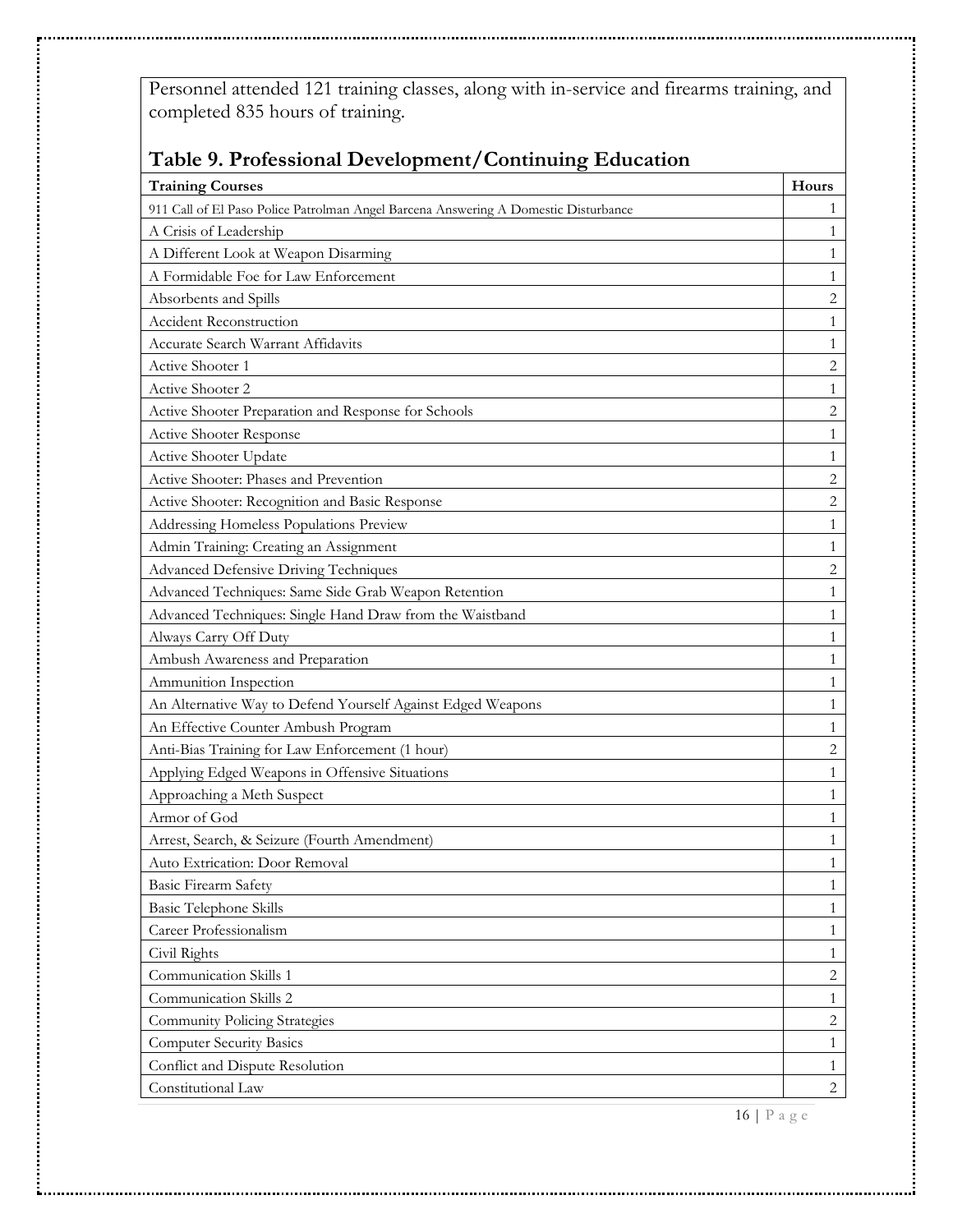| Controlling the Situation                                 | 1              |
|-----------------------------------------------------------|----------------|
| COVID-19 for Law Enforcement                              | 7              |
| Crisis Intervention Training Overview                     | $\mathbf{1}$   |
| Crisis Management                                         | $\overline{c}$ |
| Dealing with Armed Suspects                               | $\mathbf{1}$   |
| Dealing with Stress                                       | 2              |
| Dealing with the Media                                    | $\mathbf{1}$   |
| Developing Effective Communication Skills                 | $\overline{c}$ |
| Developing Leadership                                     | $\mathbf{1}$   |
| Downrange EMS - Critical Care When the Scene Isn't Safe   | $\mathbf{1}$   |
| Enhancing Work Relationships                              | $\mathbf{1}$   |
| Equipment to Carry on an Active Shooter Response          | 1              |
| Ethics in Law Enforcement                                 | 6              |
| Evolution of Criminal Activity in Gangs                   | 1              |
| Expect the Unexpected 1                                   | $\mathbf{1}$   |
| Firearms 4                                                | $\mathbf{1}$   |
| <b>Firearms Tactics</b>                                   | $\mathbf{1}$   |
| FMLA Training for Supervisors                             | 2              |
| <b>Generational Differences</b>                           | $\mathbf{1}$   |
| Generational Differences for Law Enforcement              | $\overline{c}$ |
| Goal Setting Skills                                       | $\mathbf{1}$   |
| High Risk Traffic Stops                                   | $\mathbf{1}$   |
| HIPAA For First Responders                                | 3              |
| <b>Implicit Bias</b>                                      | $\mathbf{1}$   |
| Interacting with the Mentally Ill as a First Responder    | $\mathbf{1}$   |
| Interviewing Skills for Managers: Conducting an Interview | $\mathbf{1}$   |
| Kevin Dillon's Report Writing Tips                        | $\mathbf{1}$   |
| Leadership 1                                              | 1              |
| Leadership 2                                              | 1              |
| Leadership 3                                              | 1              |
| Leadership 4                                              | 1              |
| Leadership 7                                              | 1              |
| Leadership Styles                                         | $\mathbf{1}$   |
| Leadership v. Management                                  | $\overline{c}$ |
| Litigation Procedures                                     | $\mathbf{1}$   |
| Medic Alert: Community Policing Support                   | $\mathbf{1}$   |
| Navigating the Work Environment                           | $\mathbf{1}$   |
| Off-Duty, Safe, and Ready                                 | $\mathbf{1}$   |
| Principles of a Shooting Grip                             | $\mathbf{1}$   |
| Professional Police Driving                               | 3              |
| Public Recording of Police Activities                     | 6              |
| Racial Profiling Part 1                                   | 1              |
| Racial Profiling Part 2: Data Collection                  | $\mathbf{1}$   |
| Retaining Talent                                          | $\mathbf{1}$   |
| Running an Effective Board Meeting                        | $\mathbf{1}$   |
|                                                           |                |

..........

..........

.........

i<br>Participal

17 | P a g e

......i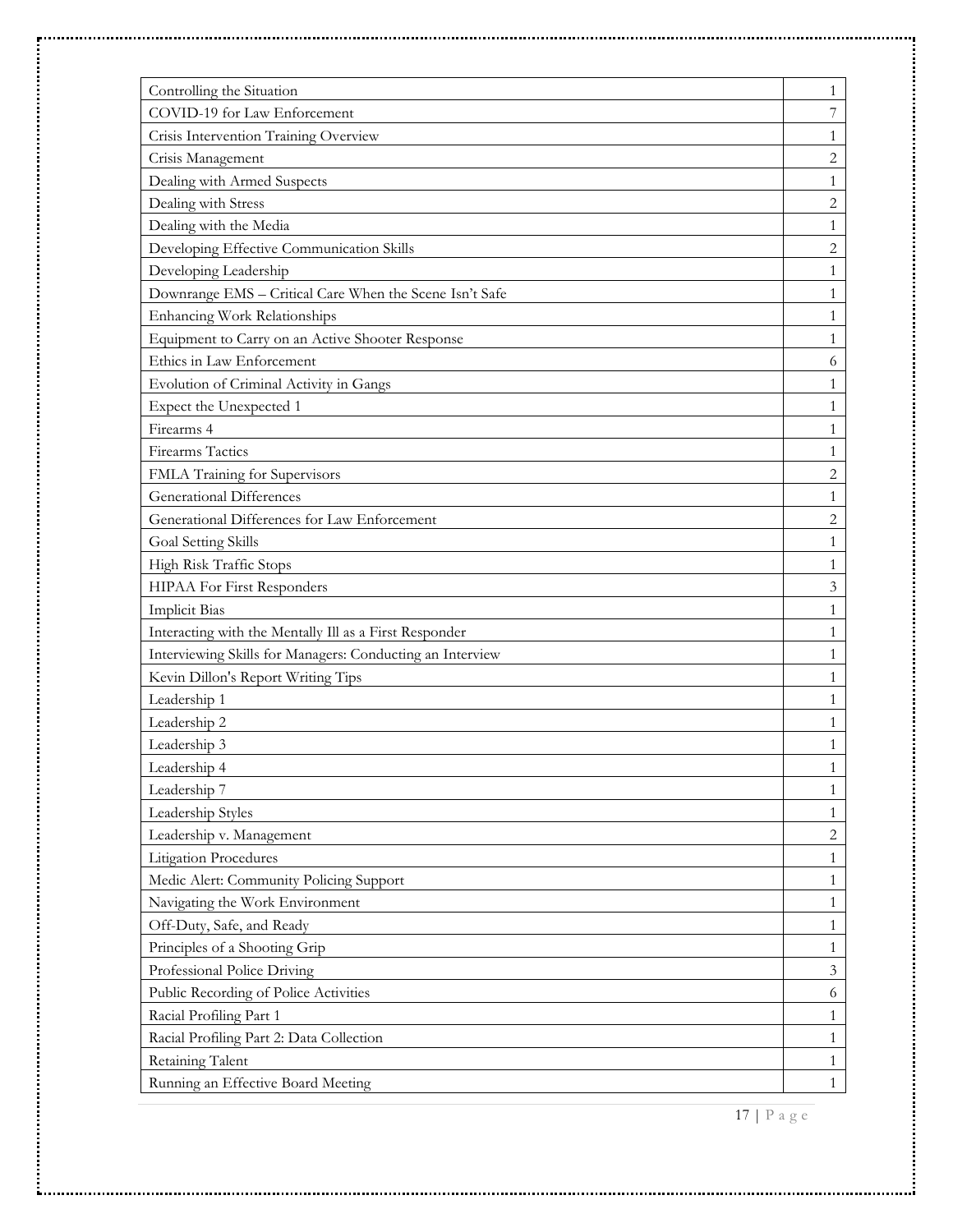| Supervisor Skills                                  | $\sqrt{2}$     |
|----------------------------------------------------|----------------|
| The Importance of Communication in Law Enforcement | $\overline{2}$ |
| Traffic Stops & Safety 1                           | $\mathbf{1}$   |
| Transition from Peer to Supervisor                 | $\mathbf{1}$   |
| Understanding Autism Spectrum Disorder             | $\overline{7}$ |
| Use of Force Situations                            | $\mathbf{1}$   |
| Use of Less Lethal Force                           | $\mathbf{1}$   |
| Workplace Bullying                                 | $\mathbf{1}$   |
| Workplace Stress Resiliency                        | $\overline{c}$ |
| In-Service Training                                | 168            |
| Insight Policing Conflict Resolution               | 16             |
| <b>ABLE Instructor Course</b>                      | 24             |
| <b>ABLE Training</b>                               | 56             |
| Meters Training                                    | 24             |
| Child Safety Seat Installation                     | 64             |
| RMS Training                                       | 56             |
| First Aid & AED                                    | 40             |
| Duty to Intervene                                  | 56             |
| Crisis Communication                               | 16             |
| Mental Health First Aid for Officers               | 16             |
| Deployment Training                                | $\overline{4}$ |
| Axis Speed Camera                                  | 18             |
| NCIC Training                                      | 12             |
| LIDAR Handheld Camera                              | 28             |
| Human Trafficking Seminar                          | 40             |
| Professional Development Training                  | 40             |
| <b>LERM</b> Training                               | 16             |
| Red Light Training                                 | $\overline{2}$ |
| <b>Total Training Hours</b>                        | 835            |
|                                                    |                |

All sworn personnel also completed eight hours of annual firearms classroom/range qualification training as mandated by MPCTC on September 8, 2021. One of the new hires successfully completed the patrol rifle qualification and became a member of the Patrol Rifle Team.

| Table 10. Ammunition Expended During Firearms and Patrol Rifle<br><b>Qualifications</b> |               |
|-----------------------------------------------------------------------------------------|---------------|
|                                                                                         |               |
| 9mm                                                                                     | $1200$ rounds |
| 223 FMG                                                                                 | 500 rounds    |